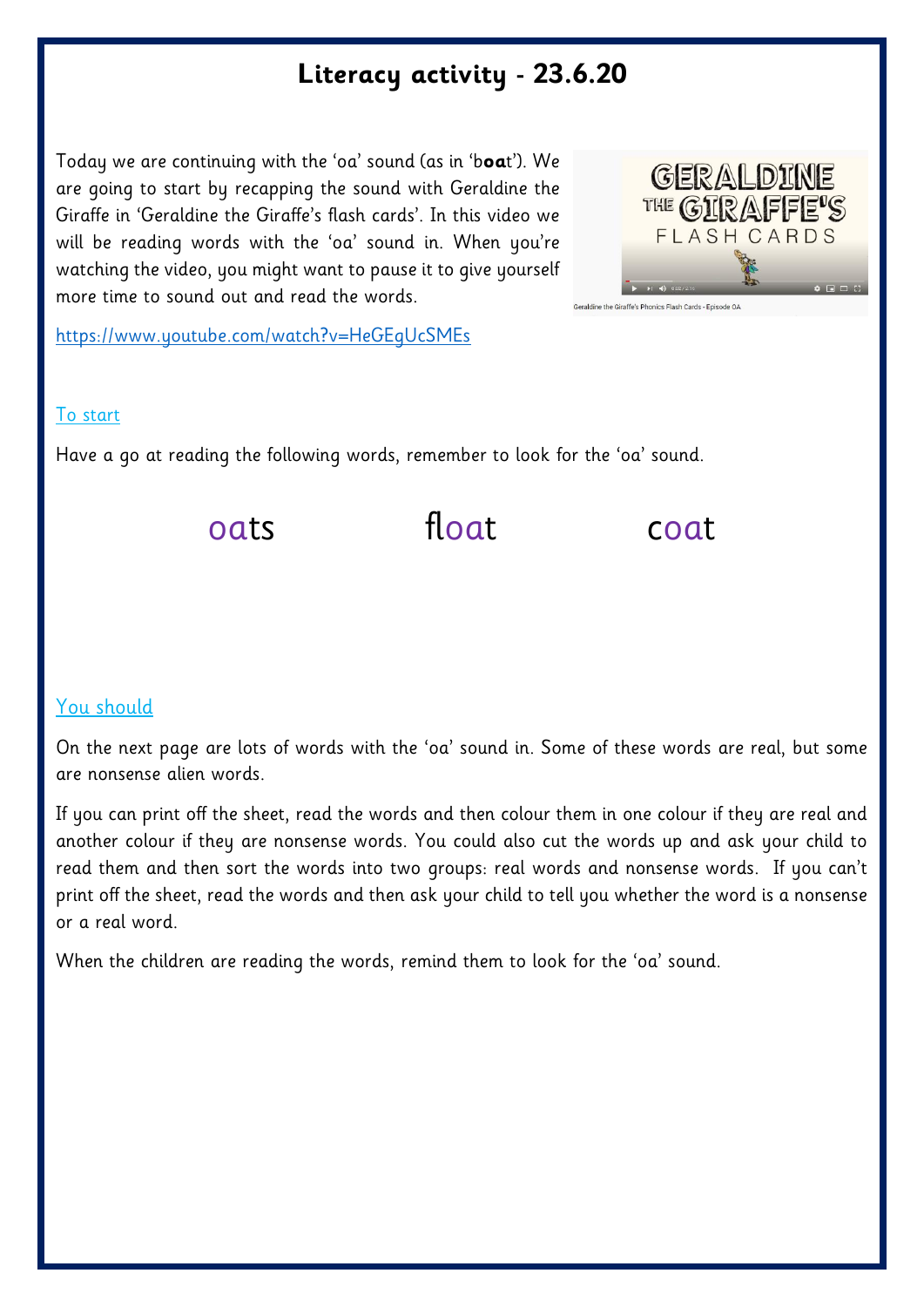| coat  | shoaf | qoag   |
|-------|-------|--------|
| broap | moat  | zoap   |
| coast | thoap | throat |
| soap  | boak  | groan  |
| poag  | toast | koag   |